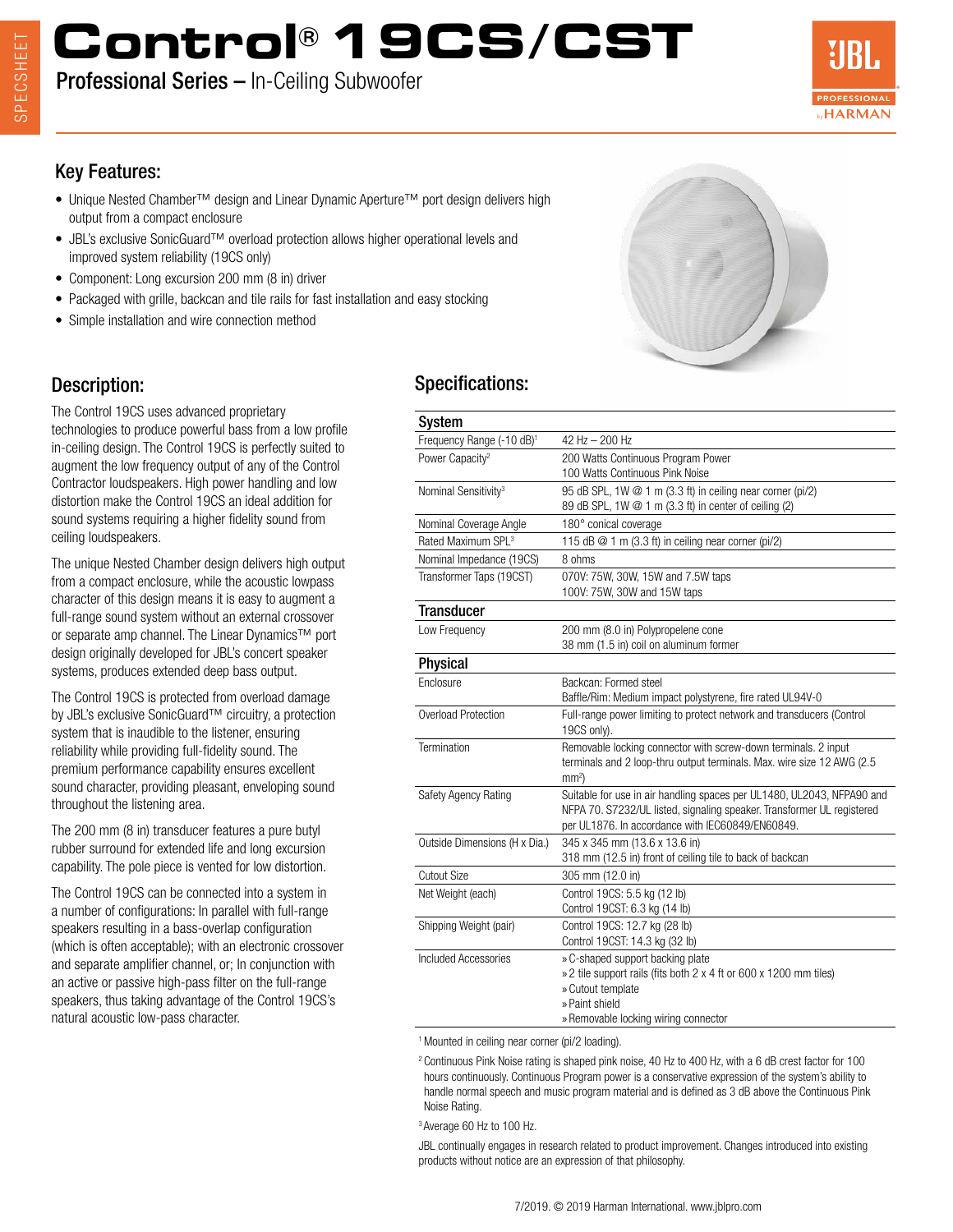## SPECSHEET SPECSHEET

## **Control® 19CS/CST**

Professional Series – In-Ceiling Subwoofer



Input connection is conveniently provided on a removable locking **Frequency Response:** connector (included), providing secure connection via screw-down terminals and allowing a system to be prewired before installing the speaker for fast snap-on convenience. Separate connector terminals are available for the input and for the loop-through wires, making it easy to jumper the speaker signal to additional speakers. The input terminal plate provides strain relief for either bare wire, plenum cable or 1/2-inch conduit (12 mm I.D.). The terminal box is securely enclosed to meet safety codes.

The speaker trim and grille are paintable to match any decor. A paint shield is provided for covering the drivers while painting the rim.

Installation of the Control 19CS is quick and easy. The loudspeaker is packaged complete with the backcan, grille, support backing bracket and tile rails.

The entire installation can be accomplished without requiring access above the ceiling. A template is provided for marking the cutout. An innovative C-shaped support backing plate can be installed from below through the cutout to reinforce the top of the ceiling material. Tile bridge rails are included which can be screwed onto the C-plate to extend support to the T-channel grid in suspended ceiling installations. After the speaker is fitted through the cutout, it is held securely in place via three mounting tabs which tighten onto the C-plate, if used, or directly onto the ceiling material.

The Control 19CS backcan is made of formed steel and the speaker is suitable for use in air handling spaces, per U.L.-2043. An attachment loop is provided on the backcan for cabling to the building structure as a secondary support in seismic areas or where required by code.

The optional Control 19CST version includes a high quality multitap transformer designed specifically for subwoofer use in either 70.7V or 100V distributed-line systems. Multiple transformer taps at 75W, 30W and 15W (plus 7.5W at 70.7V) allow the Control 19CST to fit a wide variety of listening situations. Taps are selected with a rotary switch conveniently located on the front panel, protected under the grille, so that the speaker does not have to be removed to adjust tap settings. The transformer effectively limits the power to the speaker, so SonicGuard is not included in the Control 19CST.



Frequency response (1W, 1 m) is measured on-axis with two boundary junction (pi loading, gray line) and with three-boundary junction (pi/2 loading, black line)

### Impedance vs. Frequency:



### Mounting Dimensions:

Dimensions in inches (mm)